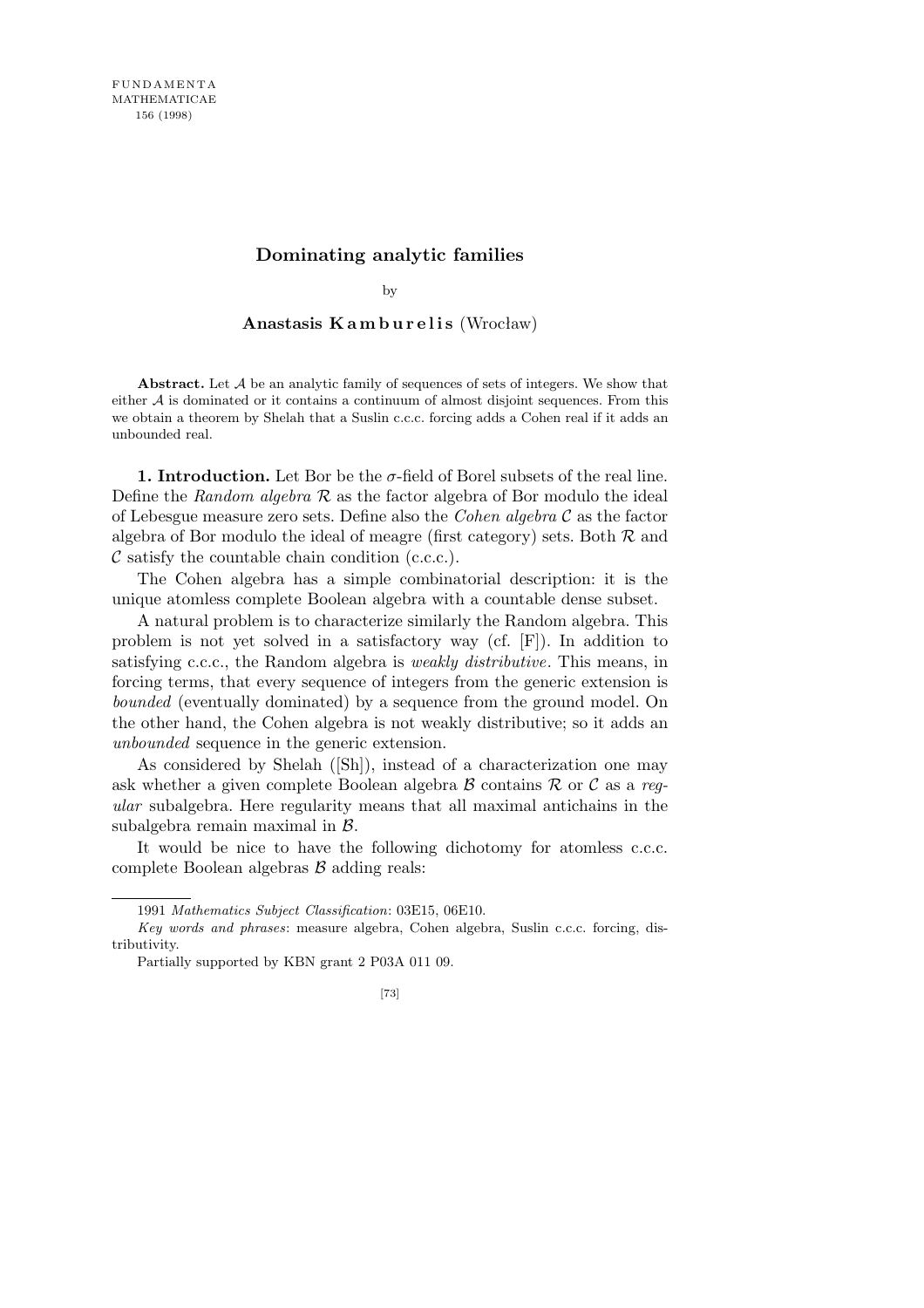(A) if *B* is weakly distributive then  $\mathcal{R} < \mathcal{B}$ ;

(B) if  $\beta$  is not weakly distributive then  $\beta < \beta$ .

Unfortunately, there are *models* where (A) and (B) are false. For example, using  $\diamond$  Jensen (see [J], p. 570) constructed an algebra which turns out to be a counterexample to (A). On the other hand, the Mathias forcing with the Ramsey ultrafilter is a counterexample to (B).

However, it is still unknown whether such counterexamples can be found in ZFC alone; or else: is the above dichotomy *consistent* with ZFC?

Shelah ([Sh]) asked what happens if *B* has a "simple" description. He proved that  $(B)$  is true when the Boolean algebra  $B$  is additionally analytic (Suslin).

The purpose of this paper is to present a proposition about analytic subsets of the space  $P(\omega)^\omega$  (sequences of subsets of integers). Such a subset either is dominated (in a certain sense) or contains a range of a continuum of almost disjoint sequences. From this proposition we obtain an alternative proof of Shelah's theorem.

I thank Janusz Pawlikowski for many helpful comments. Also, I would like to thank very much the referee for many valuable suggestions and for several corrections.

**2. Notation and some definitions.** We will use the standard terminology and notation (see e.g. [J]). Let us recall some of the less common abbreviations.

*Sets.*  $\omega$  is the set of natural numbers and  $\omega_1$  is the first uncountable cardinal.  $[\omega]^{<\omega}$  and  $[\omega]^{<\omega}$  are the sets of all finite and resp. infinite subsets of *ω*.

*Topology*. A subset of a topological space is *nowhere dense* if its closure has empty interior. It is *meagre* (or *first category*) if it can be written as a countable union of nowhere dense sets. Finally, *X* has the *Baire property* if the symmetric difference  $X \triangle G$  is meagre for some open set  $G$ .

 $\{0,1\}^\omega$  is the *Cantor space* and  $\omega^\omega$  is the *Baire space*. If *s* is a finite sequence of integers then |*s*| is the length of *s*. If  $n < \omega$  then  $s \cap n$  is the sequence of length  $|s| + 1$  extending *s*, with last term *n*. A typical basic open set in the Cantor (Baire) space is defined by  $[s] = \{x : s \subset x\}$ . We also consider the space  $P(\omega)^{\omega}$  of all sequences of subsets of  $\omega$  with the product topology, where  $P(\omega)$  is identified with  $\{0,1\}^{\omega}$ . Recall that a set (a subset of some Polish space) is *analytic*  $(\Sigma_1^1)$  if it is a continuous image of  $\omega^{\omega}$ . For more on the projective hierarchy, see e.g. [K].

*Forcing.* A *forcing* is a partially ordered set  $(P, \leq)$ . Elements  $p, q \in P$ are *compatible* if there is  $r \in P$  such that  $r \leq p$  and  $r \leq q$ ; otherwise  $p, q$ are *incompatible* and we write  $p \perp q$  in this case. RO(*P*) is the canonical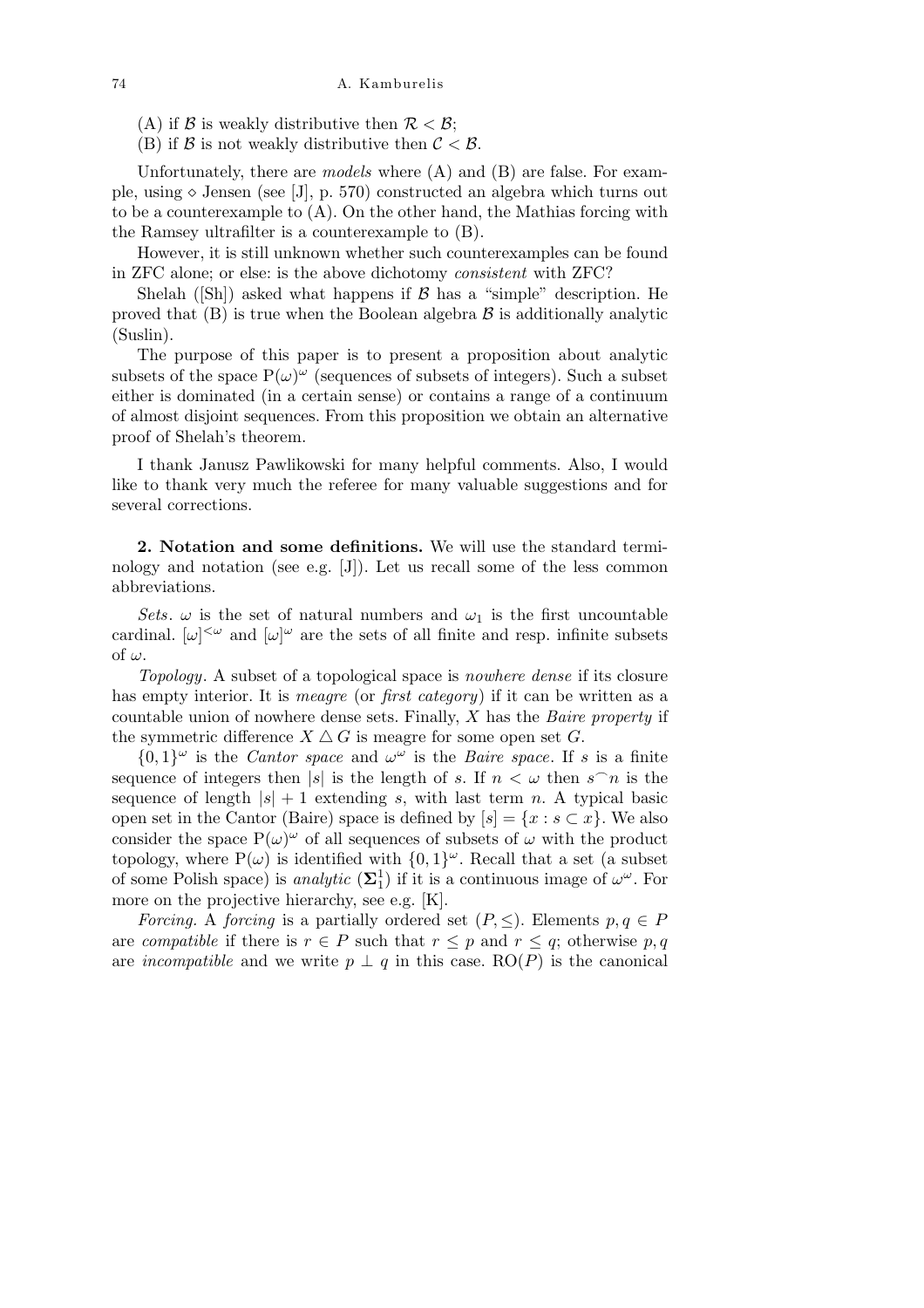complete Boolean algebra associated with *P*. The Boolean value of a formula  $\varphi$  is denoted by  $\llbracket \varphi \rrbracket$ . We write *p*  $\nparallel$   $\varphi$  *(p forces*  $\varphi$ ) iff *p* ≤  $\llbracket \varphi \rrbracket$ ; and  $\nparallel$   $\varphi$ means that  $\llbracket \varphi \rrbracket = \mathbf{1}$ .

**3. Ellentuck topology.** For  $s, A \subseteq \omega$  write  $s < A$  if  $\forall m \in s \forall n \in A$ *m < n*. Put

$$
(s, A) = \{ u \in [\omega]^\omega : s \subseteq u \subseteq s \cup A \}.
$$

The *Ellentuck topology* (ET for short) on  $[\omega]^\omega$  is the topology with neighbourhood system consisting of sets of the form  $(s, A)$ , where  $s \in [\omega]^{<\omega}$ ,  $A \in [\omega]^\omega$  and  $s < A$ .

It is easy to check that  $(s, A) \subseteq (t, B)$  iff  $s \supseteq t$ ,  $A \subseteq B$  and  $s - t \subseteq B$ . In forcing, this is the *definition* of the Mathias ordering (cf. [B]). It is known that ET is richer than the usual topology on  $[\omega]^\omega$  (inherited from the Cantor space). A set  $X \subseteq [\omega]^{\omega}$  is called *completely Ramsey* if for every  $(s, A)$  there is  $B \in [A]^\omega$  such that either  $(s, B) \subseteq X$  or  $(s, B) \cap X = \emptyset$  (we then say that  $(s, B)$  *decides X*). The main result about ET ([GP], [E]) is that completely Ramsey sets are precisely sets with the Baire property in ET. Another interesting property is that in ET every meagre set is nowhere dense. The following consequence of this will be used in the proof of Lemma 4.2: if  $\{D_n\}$ is a sequence of sets with the Baire property in ET and  $(s, A) \subseteq \bigcup_n D_n$  then there is  $(t, B) \subseteq (s, A)$  such that  $(t, B) \subseteq D_n$  for some *n*.

Notice also the following: if  $\{(t_n, B_n)\}\)$  is a *decreasing* sequence of neighbourhoods and  $|t_n| \to \infty$  then  $\bigcap_n (t_n, B_n) = \{u\}$  where  $u = \bigcup_n t_n$ . Finally, we shall use Silver's Theorem ([S]):

*Every analytic*  $(\mathbf{\Sigma}_1^1)$  *subset of*  $[\omega]^\omega$  *is completely Ramsey.* 

**4. Main lemma.** Let us agree that  $\max \emptyset = 0$ .

LEMMA 4.1. Let  $\{D_n\}$  be a sequence of subsets of  $[\omega]^\omega$  with the Baire *property in ET. For every*  $(s, A)$  *there is*  $B \subseteq A$  *such that for every finite*  $t \subseteq B$ , *if*  $m = \max(s \cup t)$  *then*  $(s \cup t, B - (m + 1))$  *decides*  $D_m$ *.* 

P r o o f. This is a standard argument (comp. [B]). Inductively construct a sequence  $b_0 < b_1 < b_2 < \ldots$  of elements of *A* and a sequence  $B_0 \supseteq B_1 \supseteq$  $B_2 \supseteq \ldots$  of subsets of *A* such that  $b_n < B_{n+1}$ . Let  $B_0 = A$ . Given  $B_n$  let  $t_1, \ldots, t_k$  enumerate all subsets of  $\{b_i : i < n\}$ . Now construct  $B_0^n \supseteq B_1^n \supseteq B_2^n$  $\ldots \supseteq B_k^n$  as follows. Let  $B_0^n = B_n$ . Given  $B_{i-1}^n$  find  $B_i^n \subseteq B_{i-1}^n$  such that  $(s \cup t_i, B_i^n)$  decides  $D_m$  where  $m = \max(s \cup t_i)$ . Finally, let  $b_n = \min B_k^n$ and  $B_{n+1} = B_k^n - \{b_n\}$ . Let  $B = \{b_n : n < \omega\}$ . If now  $t \subseteq B$  is finite and  $m = \max(s \cup t)$ , let *n* be minimal such that  $t \subseteq \{b_i : i < n\}$ . Then  $t = t_i$ for some *i* at induction step *n*. It follows that  $(s \cup t, B_k^n)$  decides  $D_m$ . But  $(s \cup t, B - (m + 1)) \subseteq (s \cup t, B_k^n).$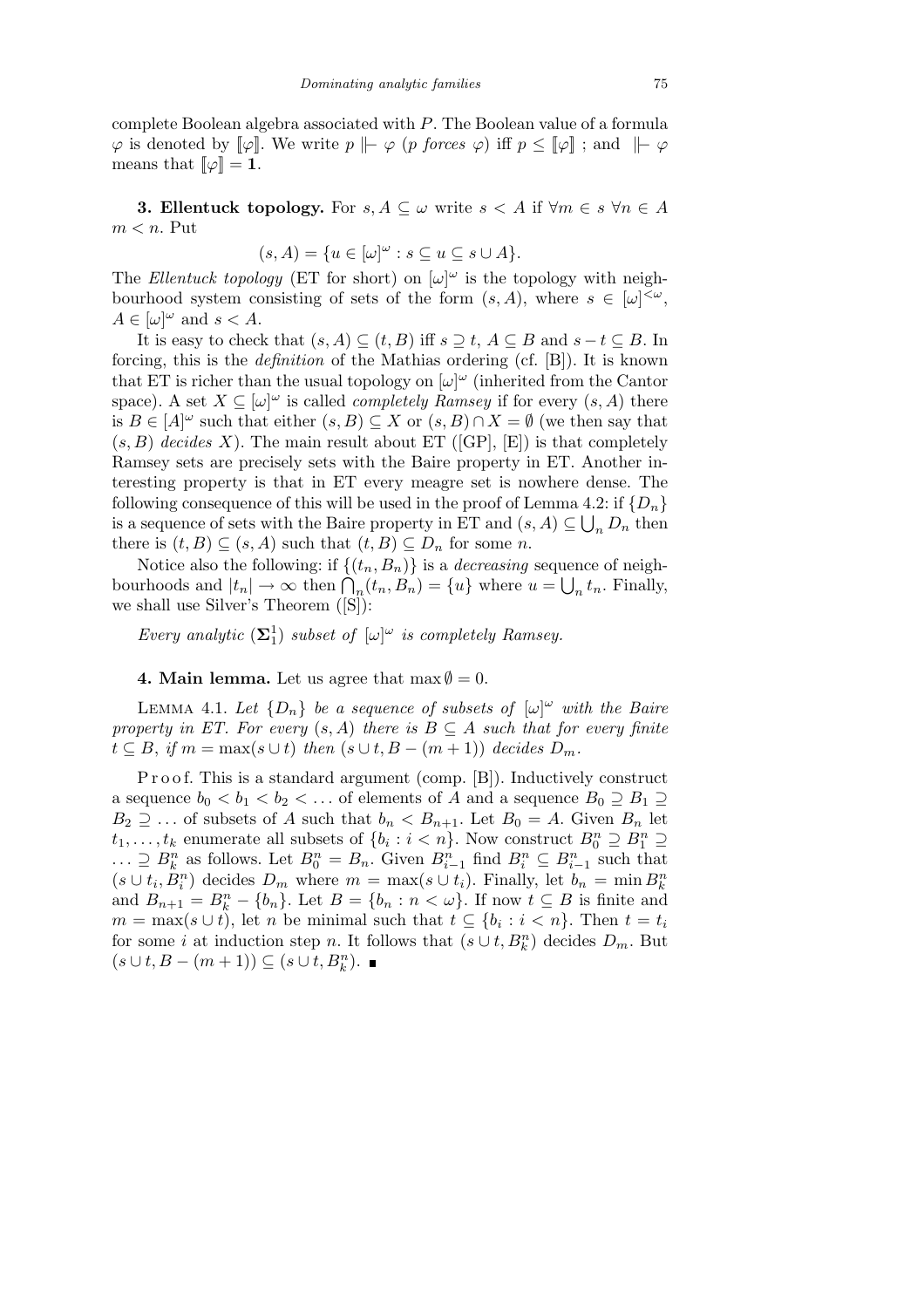LEMMA 4.2. Let  $\{D_n\}$  be a sequence of subsets of  $[\omega]^\omega$  with the Baire *property in ET such that*  $n \in \bigcap D_n$  *and*  $[\omega]^\omega = \bigcap_m \bigcup_{n>m} D_n$ . For every  $(s, A)$  *there is*  $(t, B) \subseteq (s, A)$  *such that*  $(t, B) \subseteq D_{\max t}$ .

Proof. Let  $(s, A)$  be arbitrary. First, using Lemma 4.1 find  $C \subseteq A$  such that  $(s \cup t, C - (m+1))$  decides  $D_m$  if  $t \subseteq C$  is finite and  $m = \max(s \cup t)$ . We have  $(s, C) \subseteq \bigcup_{n > \max(s)} D_n$  so let  $(r, D) \subseteq (s, C) \cap D_n$  for some  $n > \max(s)$ . Then  $r \cup D \in D_n$ , hence  $n \in r \cup D$ . By enlarging r if necessary, we can assume that actually  $n \in r$ . Now  $r = s \cup a \cup \{n\} \cup b$  where  $s < a < \{n\} < b$ . Put *t* = *s ∪ a ∪*  $\{n\}$  and *B* = *C* − (*n* + 1). Then (*t, B*) ⊆ (*s, A*) and (*t, B*) decides  $D_n$ . But also  $(t, B) \cap D_n \neq \emptyset$  because  $r \cup D \in (t, B)$ . It follows that  $(t, B)$  ⊂  $D_n$  as required.  $\blacksquare$ 

DEFINITION 4.1. Let  $\mathcal F$  be a family consisting of basic open sets in ET. Let us say that

- *F* is *dense* if for every  $(s, A)$  there is  $(t, B) \subseteq (s, A)$  such that  $(t, B) \in \mathcal{F}$ ;
- *• <i>F* is *semi-open* if for all  $(t, B) \in \mathcal{F}$  and  $C \subseteq B$  we have  $(t, C) \in \mathcal{F}$ .

Notice that  $\mathcal{F} = \{(t, B) : (t, B) \subseteq D_{\max t}\}\$ is dense and semi-open, for  ${D_n}$  as in Lemma 4.2. The next lemma is the main result of this section. Shelah's original argument uses ramified Mathias forcing over elementary submodel.

LEMMA 4.3. Let  $\{\mathcal{F}_m\}$  be a sequence of dense and semi-open families. *There exists a sequence*  $\{(t_s, B_s) : s \in \bigcup_{n < \omega} \{0, 1\}^n\}$  *such that* 

- 1.  $|t_{s-\varepsilon}| > |t_{s}|$  for every *s* and  $\varepsilon = 0, 1$ ;
- 2.  $r \subseteq s$  *implies*  $(t_s, B_s) \subseteq (t_r, B_r);$
- 3.  $(t_s, B_s) \in \mathcal{F}_{|s|};$

4. let  $S_x = \bigcup_{s \subset x} [\max t_s, \min B_s)$  for  $x \in \{0, 1\}^\omega$ ; then for  $x \neq y$  we have  $S_x \cup S_y = * \omega$ , *i.e.*, *the family*  $\{\omega - S_x : x \in \{0,1\}^\omega\}$  *is almost disjoint.* 

Proof. We define  $t_s$ ,  $B_s$  together with  $C_s \in [\omega]^\omega$  by induction on  $|s|$ . Let  $(t_{\emptyset}, C_{\emptyset}) \in \mathcal{F}_0$  be arbitrary. Assume that  $(t_s, C_s) \in \mathcal{F}_m$  have been defined for all  $s \in \{0,1\}^m$ . Following the lexicographic ordering of  $\{0,1\}^m$ , for each  $s \in \{0,1\}^m$  do the following. First choose  $n \in C_s$  greater than max  $t_r$  for all  $t_r$  *defined so far*, and let  $B_s = C_s - n$ . Then  $(t_s, B_s) \in \mathcal{F}_m$  because  $\mathcal{F}_m$  is semi-open. Next, using density, pick from  $\mathcal{F}_{m+1}$  *any* two sets  $(t_s, \epsilon, C_s, \epsilon) \subseteq$  $(t_s, B_s)$  such that  $|t_{s<\epsilon}| > |t_s|$  for  $\epsilon = 0, 1$ . This completes the inductive definition.

Conditions 1–3 are obviously satisfied. If now  $x, y \in \{0, 1\}^\omega$  and  $x \neq y$ let *N* be such that  $x|N = y|N$  and (say)  $x(N) < y(N)$ . Then for all  $n > N$ the sets  $B_{x|n}$  were defined before  $B_{y|n}$ . So  $\min B_{y|n} > \max t_{x|n} \text{ and hence}$  $\min B_{\nu|n} > \max t_{x|n+1}$ . Also,  $\max t_{\nu|n} < \min B_{x|n}$  because  $t_{\nu|n}$  was defined at a previous stage. Finally,  $\min B_{x|n} < \max t_{x|n+1}$  because  $\emptyset \neq t_{x|n+1}$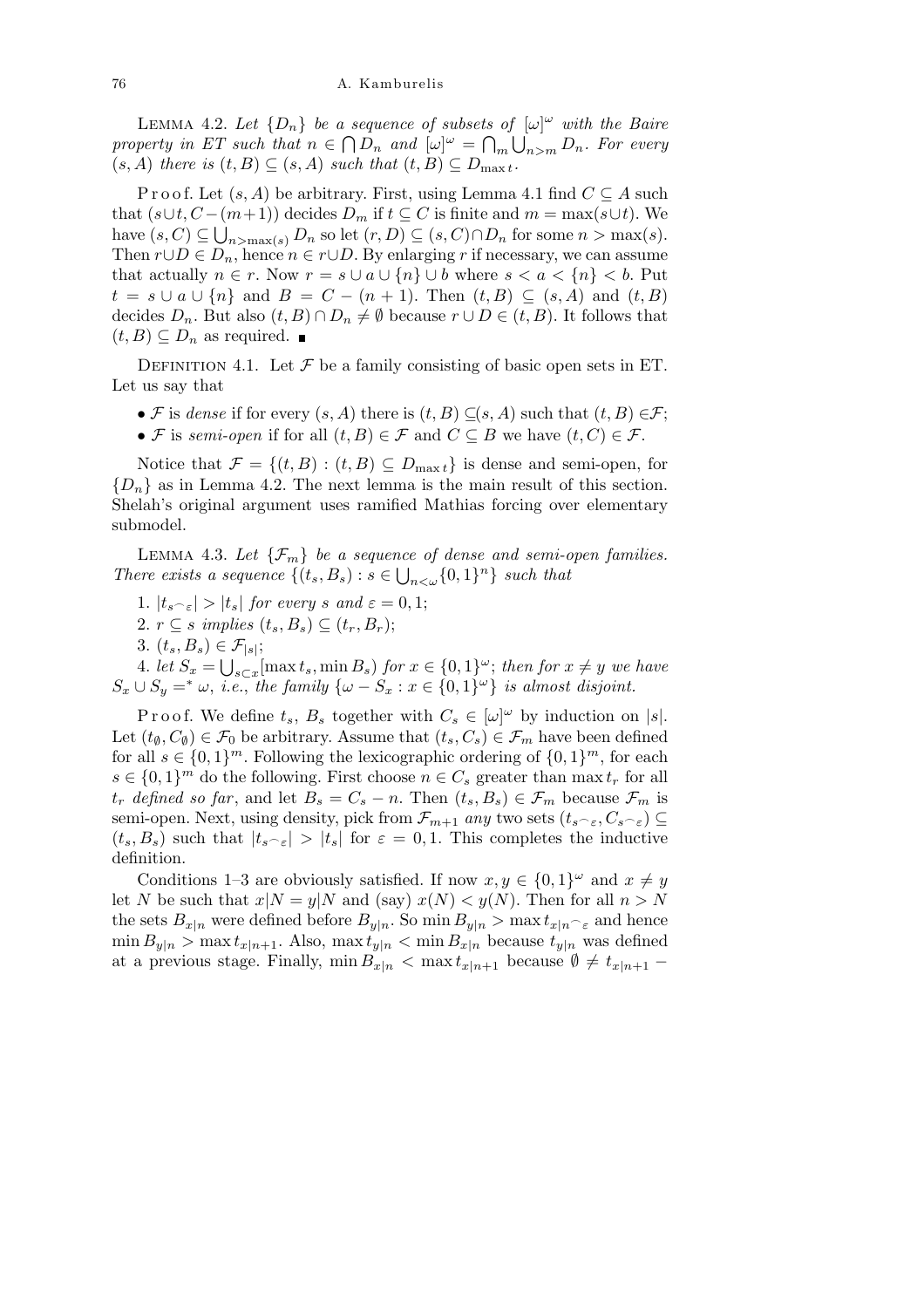$t_{x|n} \subseteq B_{x|n}$ . From those inequalities we see that  $[\min B_{x|n}, \max t_{x|n+1}) \subseteq$  $[\max t_{y|n}, \min B_{y|n}]$  for all  $n > N$ . Thus, for  $n > N$  the intervals in  $S_x$  and *S*<sup>*y*</sup> overlap and so  $S_x \cup S_y = * \omega$ .

## **5. Dominating infinite sets**

DEFINITION 5.1. For an infinite set  $B \subseteq \omega$ , let  $e_B \in \omega^\omega$  be the canonical enumeration of *B*. Thus  $e_B(0) = \min B$  and  $n \le e_B(n)$ . For  $A \subseteq \omega$  and  $B \in [\omega]^\omega$  we shall write  $A \preceq B$  (*B dominates A*) if

$$
\exists m \,\forall n > m \quad A \cap [e_B(n), e_B(n+1)) \neq \emptyset.
$$

Of course  $A \prec B$  implies that *A* is infinite. Note that  $A \prec B$  and  $C \in [B]^\omega$  implies  $A \preceq C$ . Also, given arbitrary  $A, C \in [\omega]^\omega$  there is  $B \in [C]^\omega$ dominating *A*. Notice that  $\leq$  may not be transitive, but if  $A \leq B \leq C$  and  $D = \{e_C(2n) : n < \omega\}$  then  $A \preceq D$ . We also say that *B* dominates a *family*  $\mathcal{A} \subseteq [\omega]^\omega$  if *B* dominates every  $A \in \mathcal{A}$ .

For two functions  $f, g \in \omega^\omega$  write  $f \preceq g$  (*g* dominates f) if

$$
\exists m \,\forall n > m \quad f(n) \le g(n).
$$

We say that *g* dominates a family  $\mathcal{F} \subseteq \omega^\omega$  if *g* dominates every  $f \in \mathcal{F}$ . The *bounding number* **b** is the cardinal

$$
\mathbf{b} = \min\{|\mathcal{F}| : \mathcal{F} \subseteq \omega^{\omega} \text{ and no } g \text{ dominates } \mathcal{F}\}.
$$

It turns out that the similar number for  $[\omega]^\omega$  equals **b**.

LEMMA 5.1.  $\min\{|\mathcal{A}| : \mathcal{A} \subseteq [\omega]^\omega \text{ and no } B \text{ dominates } \mathcal{A}\} = \mathbf{b}.$ 

P r o o f. Let  $A \subseteq [\omega]^\omega$  and  $|A| < b$ . We shall find  $B \in [\omega]^\omega$  dominating A. Let  $g \in \omega^\omega$  be strictly increasing and such that  $e_A \preceq g$  for every  $A \in \mathcal{A}$ . Let  $b_0 = 0$  and  $b_{n+1} = g(b_n) + 1$ . For  $A \in \mathcal{A}$  we have  $\forall^{\infty} n b_n \le e_A(b_n) \le g(b_n)$ *b*<sub>*n*+1</sub>. It follows that  $B = \{b_n : n < \omega\}$  dominates *A*. Conversely, let  $\mathcal{F} \subseteq \omega^{\omega}$ be a family consisting of strictly increasing functions and suppose that there exists  $B \in [\omega]^\omega$  with ran(*f*)  $\leq B$  for every  $f \in \mathcal{F}$ . We shall find *g* dominating *F*. Fix  $f \in \mathcal{F}$  and choose *N* such that  $\text{ran}(f) \cap [e_B(n), e_B(n+1)) \neq \emptyset$  for every  $n \geq N$ . Let M be such that  $f(M) \in [e_B(N), e_B(N+1))$ . Then  $f(n) < f(M+n) < e_B(N+n+1)$  for every *n*. This shows that some shift of enumeration of *B* dominates *f*. Let  $g_N(n) = e_B(N + n + 1)$  and let  $g \in \omega^\omega$ dominate every  $g_N$ . Then g dominates  $\mathcal{F}$ .

**6. Main result.** The following is the main result of this paper. Recall that  $P(\omega)^\omega$  is the product space, where  $P(\omega)$  is identified with the Cantor space.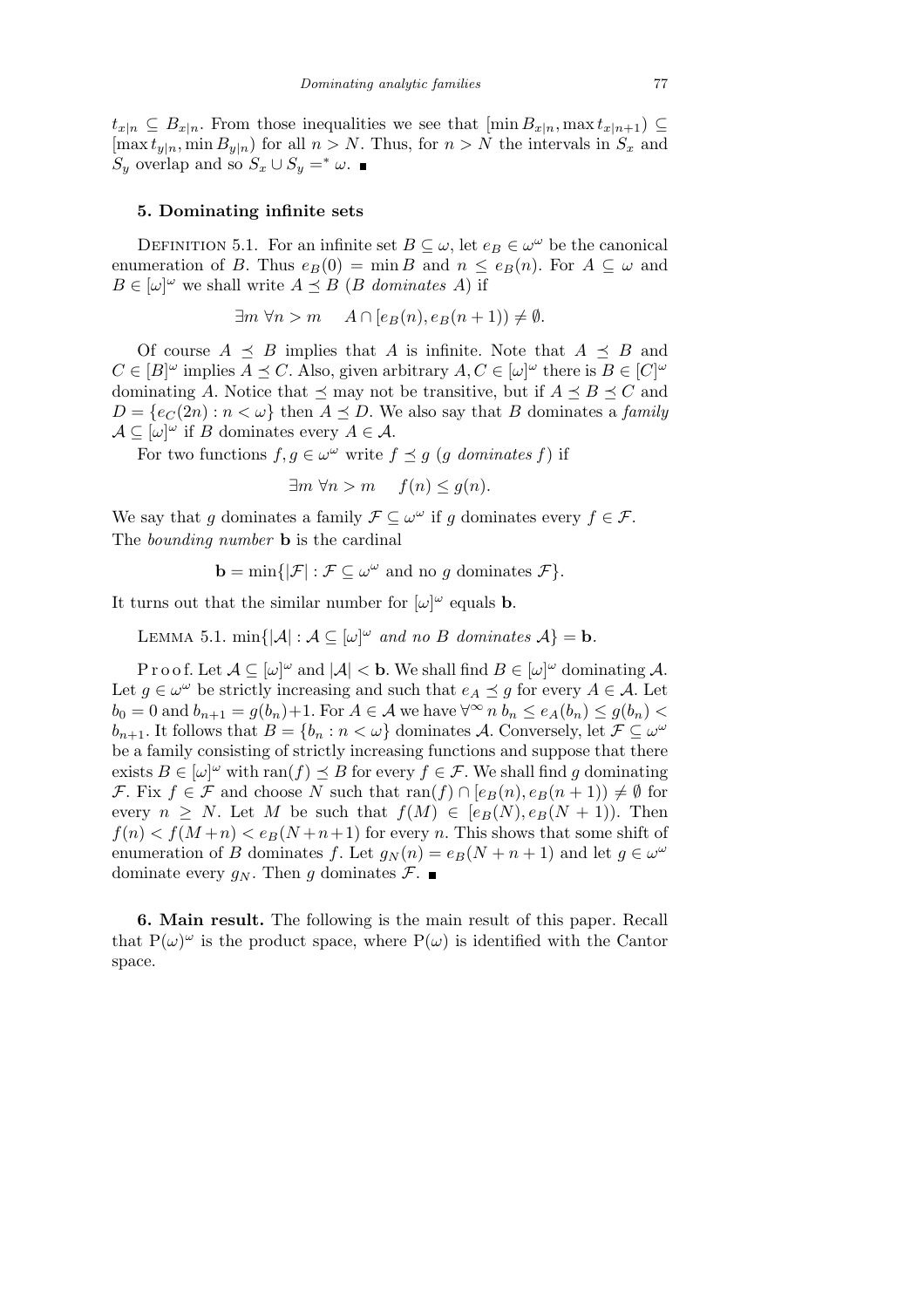PROPOSITION 6.1. Let  $A \subseteq P(\omega)^{\omega}$  be analytic  $(\Sigma_1^1)$ . Then either

(*∗*) *∃u ∈* [*ω*] *<sup>ω</sup> ∀A ∈ A ∃N >* 0 S  $i < N$   $A(i) \preceq u$ ; *or* 

 $(\ast \ast)$  *there is*  $f : \{0,1\}^\omega \to A$  *such that for all*  $x, y \in \{0,1\}^\omega$  *and*  $N > 0$ , *if*  $x \neq y$  *then the set*  $\mathbf{r}$  $\mathbf{r}$ 

$$
\bigcup_{i < N} f(x)(i) \cap \bigcup_{i < N} f(y)(i)
$$

*is finite.*

Before we begin the proof let us make two comments. (1) In (*∗*) the last before we begin the proof let us make two comments. (1) in (\*) the last condition implies that  $\bigcup_{i \leq N} A(i)$  is infinite. But if for some  $A \in \mathcal{A}$  every  $\bigcup_{i\leq N} A(i)$  is finite then (\*\*) holds trivially. (2) In (\*\*) we cannot replace *N* by  $\omega$ . To see this consider the Borel family  $\{A_B : B \in [\omega]^\omega\}$ , where  $A_B(i) = B \cup i$ .

Proof (of 6.1). Assume that  $(*)$  is false. We shall find a function f satisfying (*∗∗*). Consider the set

$$
E = \Big\{ \langle u, A \rangle \in [\omega]^{\omega} \times \mathrm{P}(\omega)^{\omega} : \forall N > 0 \; \neg \Big( \bigcup_{i < N} A(i) \preceq u \Big) \Big\}.
$$

Easy computation shows that *E* is a Borel set. Hence, the set  $E \cap ([\omega]^\omega \times \mathcal{A})$ is  $\Sigma_1^1$ . By our assumption, for every  $u \in [\omega]^\omega$  the set  $\{A \in \mathcal{A} : \langle u, A \rangle \in E\}$ is nonempty. From the Jankov–von Neumann Uniformization Theorem (see [K]) there exists a  $\sigma(\Sigma_1^1)$ -measurable function  $\varphi : [\omega]^\omega \to A$  such that

$$
\forall u \forall N > 0 \qquad \neg \Big( \bigcup_{i < N} \varphi(u)(i) \preceq u \Big)
$$

*.*

For  $N, n > 0$  let

$$
D_n^N = \Big\{ u : n \in u \text{ and } \bigcup_{i < N} \varphi(u)(i) \cap [n, n^+) = \emptyset \Big\}.
$$

Here  $n^+$  depends on  $u$  and denotes the least element of  $u$  greater than  $n$ . Again, an easy computation shows that  $D_n^N$  is in  $\sigma(\Sigma_1^1)$ , and therefore, by Silver's Theorem,  $D_n^N$  has the Baire property in ET. Note that

 $X \nless u$  iff  $\forall m \exists n > m \ (n \in u \text{ and } X \cap [n, n^+) = \emptyset$ ).

So we have  $\bigcap_{m=1}^{\infty}$  $\bigcup_{n>m} D_n^N = [\omega]^\omega$  for all *N*. Let

$$
\mathcal{F}_N = \{ (t, B) : (t, B) \subseteq D_{\max t}^N \}.
$$

Then each  $\mathcal{F}_N$  is dense and semi-open (comp. Definition 4.1 and Lemma 4.2). nd<br>E

Let  ${(t_s, B_s): s ∈$  $_{n<\omega}\{0,1\}$ <sup>n</sup> $\}$  be a sequence from Lemma 4.3. In particular, we have  $(t_s, B_s) \subseteq D_{\text{ma}}^{|s|}$  $\sum_{\text{max }t_s}^{|s|}$ . This implies that o

$$
(t_s, B_s) \subseteq \left\{ u : \bigcup_{i < |s|} \varphi(u)(i) \cap [\max t_s, \min B_s) = \emptyset \right\}
$$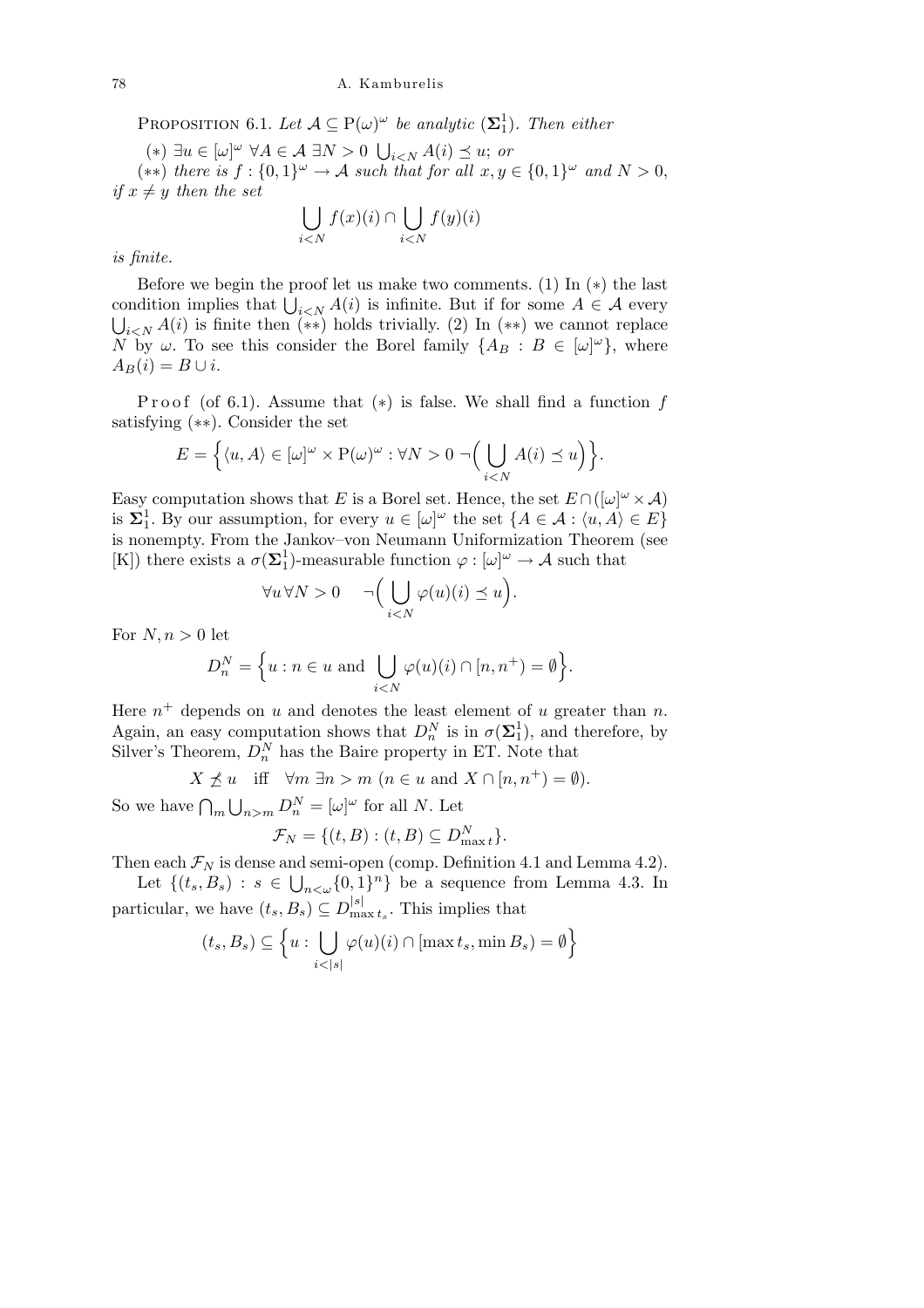because  $(\max t_s)^+ \ge \min B_s$  for  $u \in (t_s, B_s)$ . For  $x \in \{0,1\}^\omega$  let  $u_x =$  $_t t_{x|n}$ . Then  $u_x \in \bigcap_n (t_{x|n}, B_{x|n})$ . Put  $f(x) = \varphi(u_x)$ . We claim that f is the required function for (\*\*). Let  $x \neq y$  and  $N > 0$ . Then for  $n > N$  we have

$$
\bigcup_{i < N} f(x)(i) \cap [\max t_{x|n}, \min B_{x|n}) = \emptyset,
$$

and similarly for *y*. Recalling the definition of  $S_x$  from Lemma 4.3, we have

$$
\bigcup_{i < N} f(x)(i) \cap S_x =^* \emptyset \quad \text{and} \quad \bigcup_{i < N} f(y)(i) \cap S_y =^* \emptyset.
$$

Hence the set

$$
\bigcup_{i
$$

is finite. This completes the proof.  $\blacksquare$ 

COROLLARY 6.2. *The conclusion of Proposition* 6.1 *holds if*  $A$  *is*  $\Sigma^1_2$  *and*  $\mathbf{b} > \omega_1$ .

P r o o f. Every  $\Sigma_2^1$  set is a union of  $\omega_1$  Borel sets (cf. [J]). So write  $\mathcal{A} =$ *α α*<sub>*α*</sub> *A*<sub>*α*</sub> with *A*<sub>*α*</sub> Borel. If the application of 6.1 yields (\*\*) for *some A*<sub>*α*</sub> we are done. Otherwise, for every  $\alpha < \omega_1$  there exists  $u_\alpha$  satisfying (\*) for  $\mathcal{A}_{\alpha}$ . By **b**  $> \omega_1$  and Lemma 5.1 we can find *U* dominating every  $u_{\alpha}$ . Put  $u = \{e_U(2n) : n < \omega\}$ . It is easy to see that *u* works in (\*) for *A*.

### **7. Suslin orders**

DEFINITION 7.1. Shelah calls a partial order  $(P, \leq)$  a  $\Sigma_n^1$  order if

1. *P* is a  $\Sigma_n^1$  subset of R;

2. the set  $\{\langle p, q \rangle : p \leq q\}$  is a  $\Sigma_n^1$  subset of  $\mathbb{R} \times \mathbb{R}$ ;

3. the set  $\{\langle p, q \rangle : p \perp q\}$  is a  $\Sigma_n^1$  subset of  $\mathbb{R} \times \mathbb{R}$ .

A *Suslin forcing* is a  $\Sigma^1_1$  order. The following simple lemmata are included for completeness' sake. Recall that the class  $\Sigma_n^1$  is closed under countable unions and intersections.

LEMMA 7.1. Let P be a  $\Sigma_n^1$  c.c.c. order and  $B \in \text{RO}(P)$ . Both sets  ${p \in P : pB > 0}$  *and*  ${p \in P : pB = 0}$  *are*  $\Sigma_n^1$ *.* 

P r o o f. First note the abuse of notation here. There exists a canonical dense homomorphism  $h : P \to \text{RO}(P)$  which (in case of nonseparative *P*) may not be one-to-one (comp. [J], p. 154). So we should write  $\{p \in P :$  $h(p)B > 0$ . Nevertheless, *h* preserves the incompatibility:  $p \perp q$  iff  $h(p) \perp$ *h*(*q*) and this is all we need. For the proof write  $B = \sum_{n} p_n$  where  $\{p_n\} \subseteq P$ .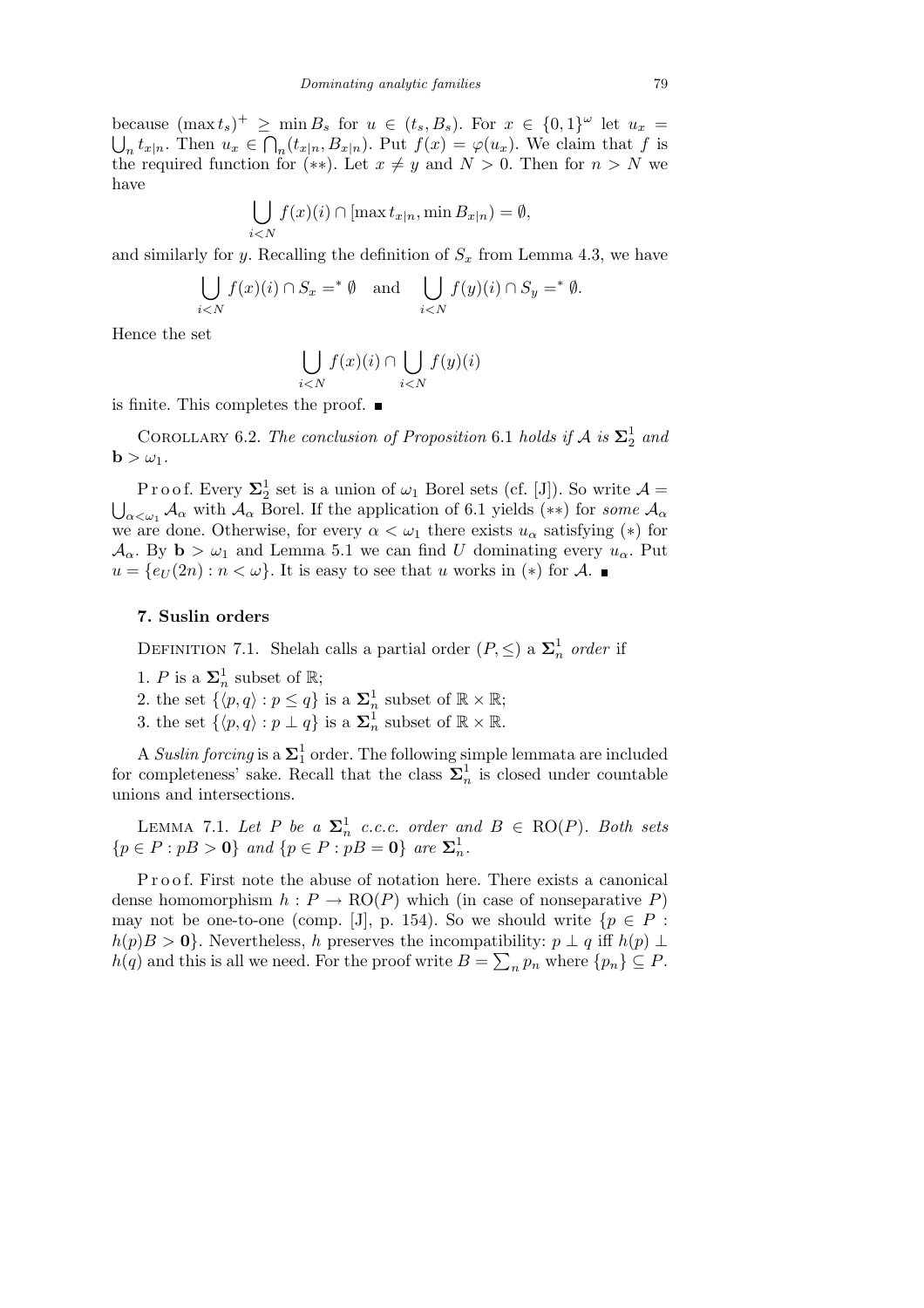This is possible from c.c.c. Now

$$
p \in P \land pB > \mathbf{0} \leftrightarrow p \in P \land \exists n \exists r \ (r \le p \land r \le p_n)
$$
  

$$
p \in P \land pB = \mathbf{0} \leftrightarrow p \in P \land \forall n \ p \perp p_n
$$

are both  $\Sigma_n^1$ .

LEMMA 7.2. Let P be a  $\Sigma_n^1$  c.c.c. order and let  $\{B_{n,k} : n, k < \omega\} \subseteq$ RO(*P*)*. For*  $p \in P$  *let*  $A_p(n) = \{k : pB_{n,k} > 0\}$ *. Then the family*  $A = \{A_p : pB_p = 0\}$  $p \in P$ *} is a*  $\mathbf{\Sigma}_n^1$  *subset of*  $P(\omega)^\omega$ *.* 

P r o o f. For *n*, *k* consider the set

$$
W_{n,k} = \{ \langle A, p \rangle : A \in \mathcal{P}(\omega)^{\omega} \land p \in P \land (k \in A(n) \leftrightarrow pB_{n,k} > 0) \}.
$$

Rewriting the equivalence  $a \leftrightarrow b$  as  $(\neg a \lor b) \land (a \lor \neg b)$  and using Lemma 7.1 we obtain a  $\Sigma_n^{\mathcal{I}}$  definition of  $W_{n,k}$ . Now  $\mathcal{A}$  is the projection of the set  $P_k W_{n,k}$  into  $P(\omega)^\omega$ .

## **8. Adding Cohen reals. Shelah's Theorem**

DEFINITION. Let us say that a forcing *P adds a Cohen real* if there exists a *P*-name *c* such that  $\vert \vert -c \in \{0,1\}^\omega$ , and for every open dense subset *G* of  $\{0,1\}^\omega$  we have  $\|\textit{-} c \in G^*$ . Here  $G^*$  denotes the encoding of *G* in the Boolean universe (cf. [J]). We say that *c* is a (*name for a*) *Cohen real*.

By a standard argument, if *P* adds a Cohen real and  $\mathcal{B} = \text{RO}(P)$  then for some  $a > 0$  from  $\beta$ , the reduced Boolean algebra  $\beta | a$  contains  $\beta a$  as a regular subalgebra. Shelah found the following condition  $\otimes$  on *P*, which implies that *P* adds a Cohen real.

DEFINITION. Let *f* be a *P*-name such that  $\| \text{-} f \in \omega^\omega$ . For  $p \in P$  and  $s \in \bigcup_{n} \omega^{n}$  let

$$
C(p,s) = \{k < \omega : p[\![s^\frown k \subseteq f]\!] > \mathbf{0}\}.
$$

Consider the *Shelah condition*  $\otimes$ :

$$
\exists u \in [\omega]^\omega \,\forall p \in P \,\exists \text{ finite } F \subseteq \bigcup_{n < \omega} \omega^n
$$
\n
$$
\forall m \,\exists n \,\forall i < m \bigcup_{s \in F} C(p, s) \cap [e_u(n + i), e_u(n + i + 1)) \neq \emptyset.
$$

REMARK. The last line says that  $\bigcup_{s \in F} C(p, s)$  intersects an arbitrarily large number of consecutive intervals defined by *u*. Note that this last fact  $\iint$  is obviously true if *u dominates*  $\bigcup_{s \in F} C(p, s)$ .

LEMMA 8.1 (Shelah). *If P satisfies*  $\otimes$  *then P adds a Cohen real.*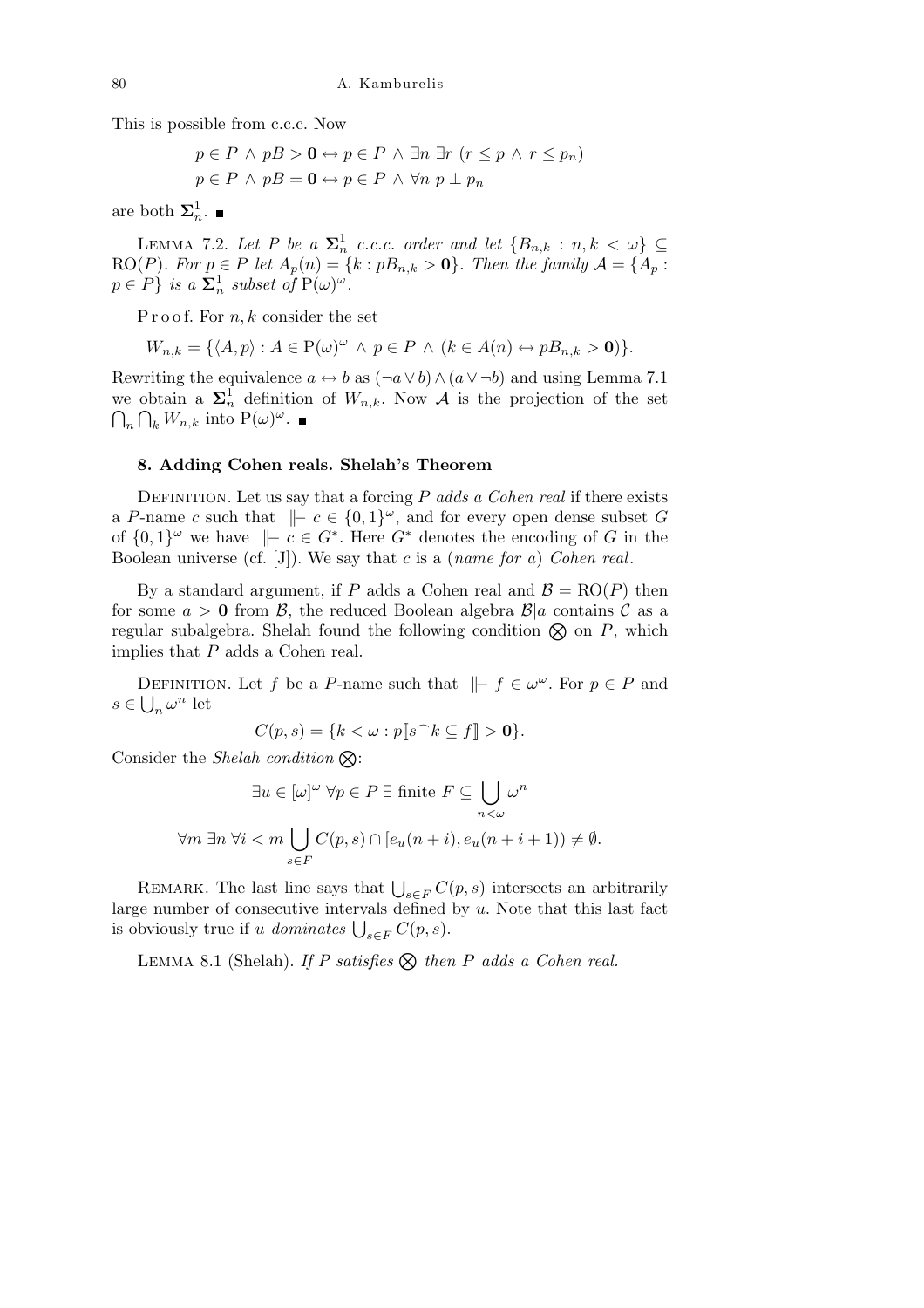P r o o f. Let f and *u* be given from  $\otimes$ . Without loss of generality  $0 \in u$ . For  $k < \omega$  let  $\varrho(k)$  be the binary expansion  $\binom{1}{k}$  of the unique *n* such that  $k \in [e_u(n), e_u(n+1))$ . In the Boolean universe define a *P*-name *c* as follows:

$$
c = \varrho(f(0))^\frown \varrho(f(1))^\frown \dots
$$

We claim that *c* is a Cohen real. Let *G* be dense open and let  $p \in P$ . Then there is a finite  $F \subseteq$ ں<br>ت be *n* from  $\otimes$ . For  $s \in F$  let  $t_s$  be the concatenation  $n \omega^n$  from  $\otimes$ . For  $s \in F$  let  $t_s$  be the concatenation of all  $\rho(s(i))$  for  $i < |s|$ . By density of *G* there is a single *t* such that

$$
[t_s\widehat{\phantom{\alpha}} t] \subseteq G
$$
 for every  $s \in F$ .

Now fix  $m > 2^{|t|}$  and find *n* from  $\otimes$ . There must be some  $i < m$  such that the binary expansion of the number  $n+i$  extends *t*. By  $\otimes$  there exists  $s \in F$ and *k* such that  $p[s\hat{ }k\subseteq f] > 0$  and  $\varrho(k) \supseteq t$ . Let  $q \leq p[s\hat{ }k\subseteq f]$ . Then  $q \mid c \supseteq t_s \supseteq q(k) \supseteq t_s \supseteq t$ . Thus  $q \mid c \in G^*$  as required.

DEFINITION. Let us say that *P adds an unbounded real* if there exists a *P*-name *f* such that  $\| \textbf{=} f \in \omega^{\omega}$ , and for every  $g \in \omega^{\omega}$  (from the ground model) we have  $\Vert - \neg (f \preceq g)$ . We say that *f* is a *name for an unbounded real*.

LEMMA 8.2. Let f be a P-name for an unbounded real. For  $p \in P$  consider *the following tree*:

$$
T_p = \Big\{ s \in \bigcup_{n < \omega} \omega^n : p[\![s \subseteq f]\!] > \mathbf{0} \Big\}.
$$

*Then*  $T_p$  *is a Miller tree, i.e., for every*  $t \in T_p$  *there is*  $s \supseteq t$  *such that*  ${k : s^k \in T_p}$  *is infinite.* 

P r o o f. Easy. Otherwise some  $q \leq p$  forces that f is dominated.

Now we can formulate and prove Shelah's Theorem.

Theorem 8.3 (Shelah). *If P is a Suslin c.c.c. forcing and P adds an unbounded real then P adds a Cohen real.*

F root. Let *f* be a *F*-name for an unbounded real. It sumes to prove  $\otimes$  (with the same *f*). In fact, we prove the stronger form of  $\otimes$  where Proof. Let f be a P-name for an unbounded real. It suffices to prove *u*dominates the unions considered (see the remark after the definition of  $\Omega$ ) ). We use Proposition 6.1 where we replace the exponent  $\omega$  in  $P(\omega)^{\omega}$  by  $W = \bigcup_{n} \omega^{n}$ . For  $p \in P$  and  $s \in W$  let

$$
A_p(s) = \{k < \omega : p[\![s^\frown k \subseteq f]\!] > \mathbf{0}\}.
$$

By Lemma 7.2 the family  $\mathcal{A} = \{A_p : p \in P\}$  is  $\Sigma_1^1$ . Now we apply Proposition 6.1 to *A*. If (*∗*) holds we are done. Let us show that assuming (*∗∗*) we

<sup>(</sup> 1 ) With the least significant digits *first*.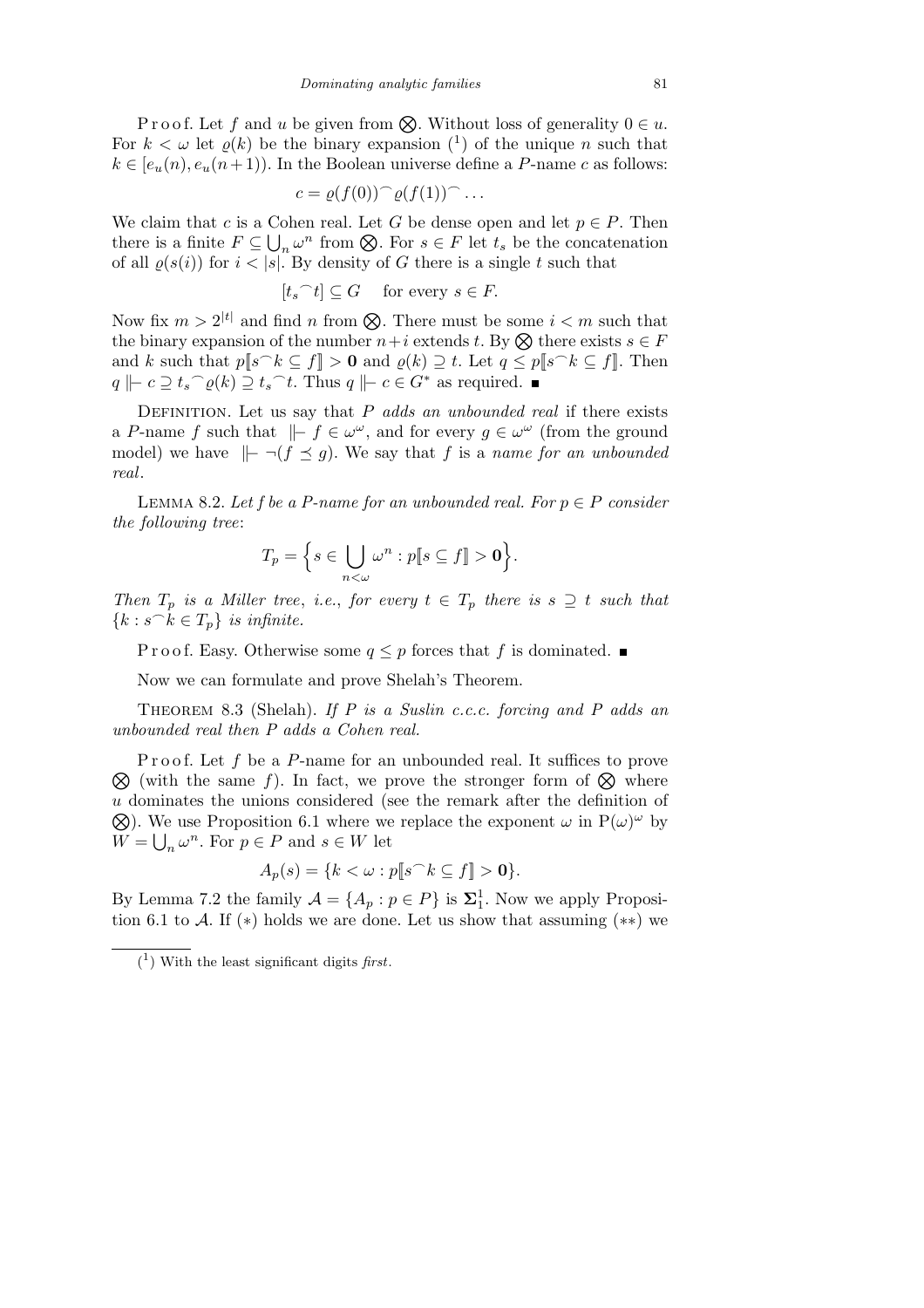get a contradiction. From  $(**)$  we obtain  $\pi : \{0,1\}^\omega \to P$  such that for any distinct  $x, y \in \{0, 1\}^\omega$  and for every  $s \in W$  the set

$$
A_{\pi(x)}(s) \cap A_{\pi(y)}(s)
$$

is finite. To obtain a contradiction we show that  $\{\pi(x) : x \in \{0,1\}^\omega\}$  is an antichain in *P*. Fix distinct  $x, y \in \{0, 1\}^\omega$  and assume that  $p \leq \pi(x), \pi(y)$ . Then  $T_p \subseteq T_{\pi(x)} \cap T_{\pi(y)}$ . Let *s* be such that  $\{k : s^k \in T_p\} = H$  is infinite. But  $H \subseteq A_{\pi(x)}(s) \cap A_{\pi(y)}(s)$ . Hence the last intersection is infinite. A contradiction.  $\blacksquare$ 

COROLLARY 8.4. *If P* is a  $\Sigma^1_2$  *c.c.c. order*, **b** >  $\omega_1$  *and P adds* an *unbounded real then P adds a Cohen real.*

P r o o f. The same as the proof of 8.3. The family  $A$  is now  $\Sigma^1_2$  but we can use Corollary 6.2.  $\blacksquare$ 

There are also some cardinality versions of the above facts. Namely, consider the following definition suggested by Shelah's condition  $\otimes$ .

DEFINITION. For infinite  $A, B \subseteq \omega$  write  $A \prec^* B$  if

*∀m*  $\exists n \forall i < m$  *A*  $\cap$  [ $e_B(n+i)$ *,*  $e_B(n+i+1)$ ]  $\neq \emptyset$ *.* 

If  $A \subseteq [\omega]^\omega$  then write  $A \preceq^* B$  if  $A \preceq^* B$  for every  $A \in \mathcal{A}$ . Finally, let

 $\mathbf{b}^* = \min\{|\mathcal{A}| : \mathcal{A} \subseteq [\omega]^\omega \text{ and for no } B(\mathcal{A} \preceq^* B)\}.$ 

LEMMA 8.5. *If*  $|P| < b^*$  and *P* adds an unbounded real then *P* adds a *Cohen real.*

Proof. Let f be a name for an unbounded real. For every  $p \in P$  fix  $s_p$  such that  $C(p, s_p)$  is infinite. This is possible by Lemma 8.2. Now let  $u \in [\omega]^{\omega}$  be such that  $C(p, s_p) \preceq^* u$  for every  $p \in P$ . This clearly proves the condition  $\otimes$  and consequently *P* adds a Cohen real.  $\blacksquare$ 

The remark after the definition of  $\otimes$  says now that  $\mathbf{b} \leq \mathbf{b}^*$ . Let us show that  $\mathbf{b}^*$  may be large independently of  $\mathbf{b}$ . Let  $\mathbf{cov}(\mathcal{M})$  be the least cardinal  $\kappa$  such that the real line can be covered by  $\kappa$  meagre sets.

LEMMA 8.6.  $cov(\mathcal{M}) \leq b^*$ .

Proof. Just note that for a Cohen real *C* (treated as a subset of  $\omega$ ) we have  $A \prec^* C$  for every set A from the ground model.  $\blacksquare$ 

From this we get the following corollary which simplifies the proof from  $[RS]$ .

COROLLARY 8.7. If  $|P| < \max\{\mathbf{b}, \mathbf{cov}(\mathcal{M})\}\$  and P adds an unbounded *real then P adds a Cohen real.*